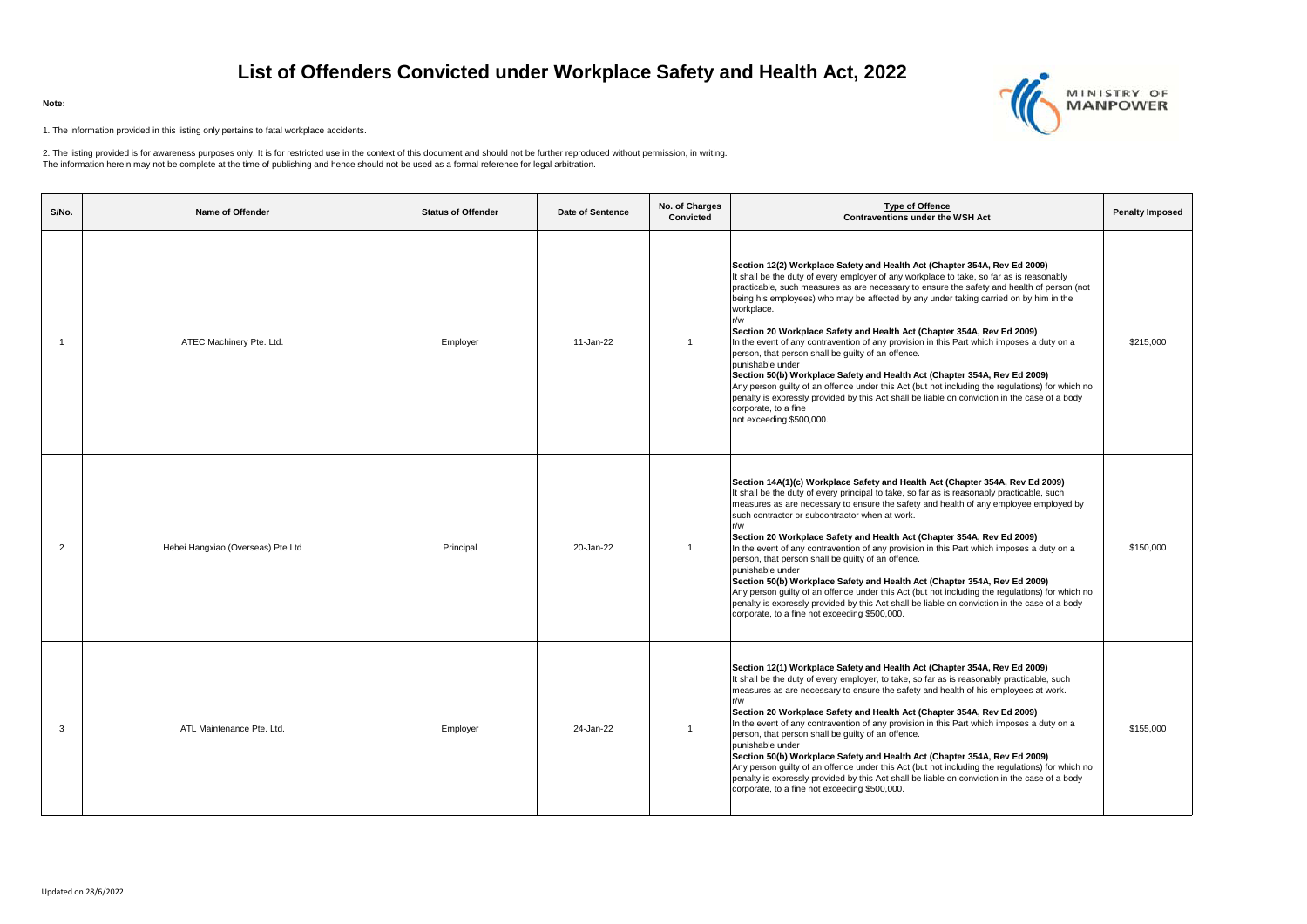|   | China Jingye Engineering Corporation Limited (Singapore Branch) | Employer        | 27-Jan-22 | $\overline{1}$ | Section 12(1) Workplace Safety and Health Act (Chapter 354A, Rev Ed 2009)<br>It shall be the duty of every employer, to take, so far as is reasonably practicable, such<br>measures as are necessary to ensure the safety and health of his employees at work.<br>r/w<br>Section 20 Workplace Safety and Health Act (Chapter 354A, Rev Ed 2009)<br>In the event of any contravention of any provision in this Part which imposes a duty on a<br>person, that person shall be guilty of an offence.<br>punishable under<br>Section 50(b) Workplace Safety and Health Act (Chapter 354A, Rev Ed 2009)<br>Any person guilty of an offence under this Act (but not including the regulations) for which no<br>penalty is expressly provided by this Act shall be liable on conviction in the case of a body<br>corporate, to a fine not exceeding \$500,000. | \$235,000                 |
|---|-----------------------------------------------------------------|-----------------|-----------|----------------|----------------------------------------------------------------------------------------------------------------------------------------------------------------------------------------------------------------------------------------------------------------------------------------------------------------------------------------------------------------------------------------------------------------------------------------------------------------------------------------------------------------------------------------------------------------------------------------------------------------------------------------------------------------------------------------------------------------------------------------------------------------------------------------------------------------------------------------------------------|---------------------------|
| 5 | Shi Xinbing                                                     | Sire Supervisor | 27-Jan-22 | $\overline{1}$ | Section 15(3) Workplace Safety and Health Act (Chapter 354A, Rev Ed 2009)<br>Any person at work who, without reasonable cause, wilfully or recklessly does any<br>act which endangers the safety and health of himself or others shall be guilty of an offence.<br>punishable under<br>Section 50(a) Workplace Safety and Health Act (Chapter 354A, Rev Ed 2009)<br>Any person guilty of an offence under this Act (but not including the regulations)<br>for which no penalty is expressly provided by this Act shall be liable on conviction in the case<br>of a natural person, to a fine not exceeding \$200,000 or to imprisonment for a term not<br>exceeding 2 years or to both.                                                                                                                                                                  | 6 months'<br>imprisonment |
| 6 | Celanese Singapore Pte Ltd                                      | Employer        | 3-Feb-22  | $\overline{1}$ | Section 12(1) Workplace Safety and Health Act (Chapter 354A, Rev Ed 2009)<br>It shall be the duty of every employer, to take, so far as is reasonably practicable, such<br>measures as are necessary to ensure the safety and health of his employees at work.<br>r/w<br>Section 20 Workplace Safety and Health Act (Chapter 354A, Rev Ed 2009)<br>In the event of any contravention of any provision in this Part which imposes a duty on a<br>person, that person shall be guilty of an offence.<br>punishable under<br>Section 50(b) Workplace Safety and Health Act (Chapter 354A, Rev Ed 2009)<br>Any person guilty of an offence under this Act (but not including the regulations) for which no<br>penalty is expressly provided by this Act shall be liable on conviction in the case of a body<br>corporate, to a fine not exceeding \$500,000. | \$100,000                 |
|   | Shariff Bin Adam                                                | Supervisor      | 15-Feb-22 | $\overline{1}$ | Section 15(3A) Workplace Safety and Health Act (Chapter 354A, Rev Ed 2009)<br>Any person at work who, without reasonable cause, does any negligent act<br>which endangers the safety or health of himself or others shall be guilty of an offence and shall<br>be liable upon conviction to a fine not exceeding \$30,000 or to imprisonment for a term not<br>exceeding 2 years or to both.                                                                                                                                                                                                                                                                                                                                                                                                                                                             | 20 weeks'<br>imprisonment |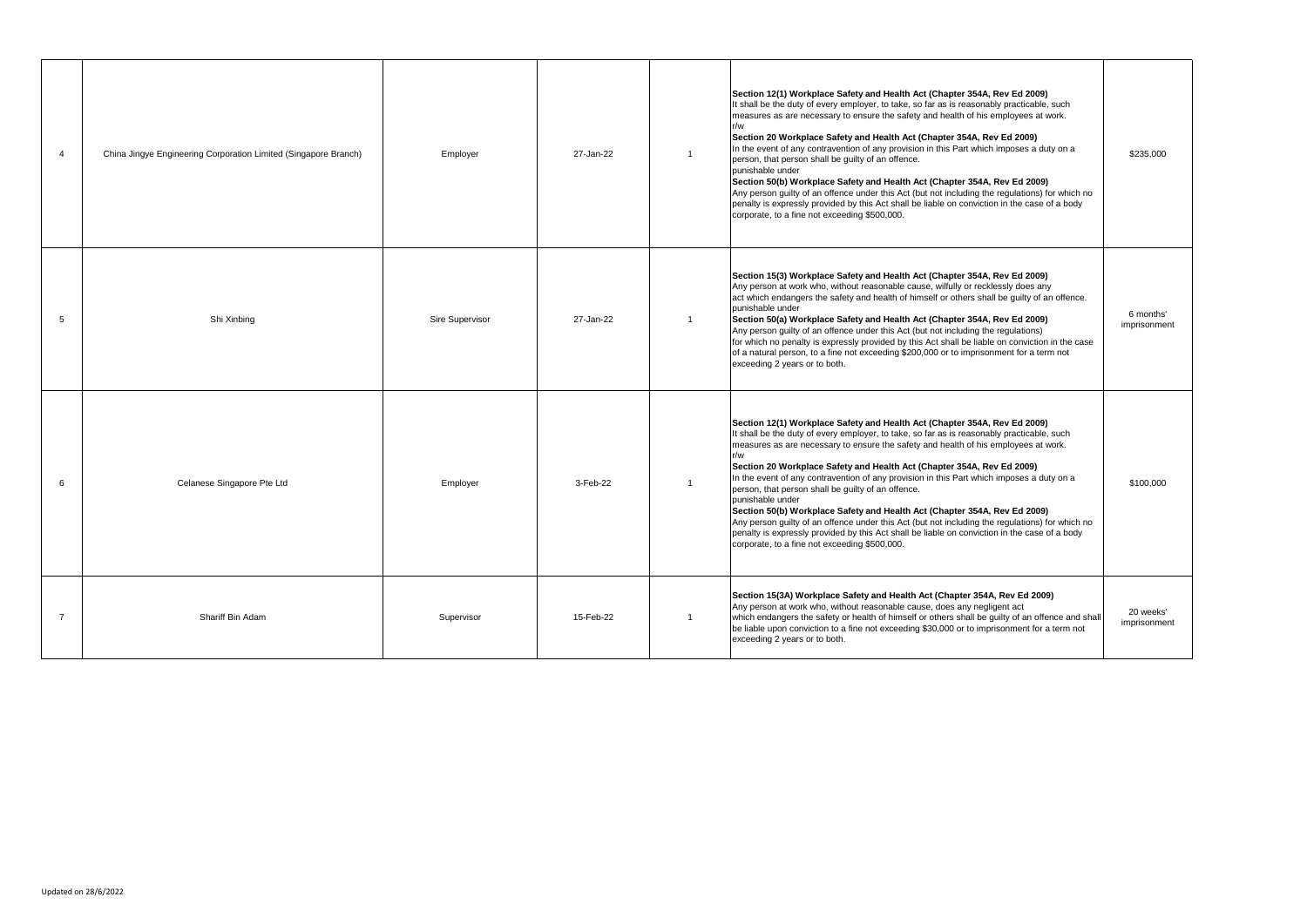| 8  | Yiu Siok Lim       | <b>Lifting Supervisor</b> | 22-Feb-22 | Regulation 17(3) Workplace Safety And Health (Operation Of Cranes) Regulations 2011<br>It shall be the duty of the lifting supervisor appointed under paragraph (1)<br>(i) to co-ordinate all lifting activities;<br>(ii) to supervise all lifting operation by a mobile crane or tower crane in accordance with the<br>lifting plan referred to in regulation 4;<br>(iii) to ensure that only registered crane operators, appointed riggers and appointed signalmen<br>participate in any lifting operation involving the use of a mobile crane or a tower crane;<br>(iv) to ensure that the ground conditions are safe for any lifting operation to be performed by<br>any mobile crane:<br>$(v)$ to brief all crane operators, riggers and signalmen on the lifting plan referred to in regulation<br>-1<br>$4:$ and<br>(vi) if any unsatisfactory or unsafe conditions are reported to him by any crane operator or<br>rigger, take such measures to rectify the unsatisfactory or unsafe condition or otherwise<br>ensure that any lifting operation is carried out safely.<br>punishable under<br>Regulation 28 Workplace Safety And Health (Operation Of Cranes) Regulations 2011<br>Any person who contravenes regulation 4(1) or (2), 5(1), (2) (4) or (5), 14(3), 16, 17(1), (2) or<br>$(3)$ , 18(1), (2), (3) or (4), 19(1), (2), (3) or (4), 20(1), 25(3), 26(1) or (2) or 27 shall be guilty of<br>an offence and shall be liable on conviction to a fine not exceeding \$20,000 or to imprisonment<br>for a term not exceeding 2 years or to both | \$18,000  |
|----|--------------------|---------------------------|-----------|-----------------------------------------------------------------------------------------------------------------------------------------------------------------------------------------------------------------------------------------------------------------------------------------------------------------------------------------------------------------------------------------------------------------------------------------------------------------------------------------------------------------------------------------------------------------------------------------------------------------------------------------------------------------------------------------------------------------------------------------------------------------------------------------------------------------------------------------------------------------------------------------------------------------------------------------------------------------------------------------------------------------------------------------------------------------------------------------------------------------------------------------------------------------------------------------------------------------------------------------------------------------------------------------------------------------------------------------------------------------------------------------------------------------------------------------------------------------------------------------------------------------------------------------------------------------|-----------|
| 9  | Leow Chee Yong     | Project Manager           | 8-Mar-22  | Regulation 15(3) of the Workplace Safety and Health (Construction) Regulations 2007<br>It shall be the duty of the project manager of a worksite to exercise all due diligence when<br>performing his function in relation to the issuance of a permit-to-work.<br>r/w<br>Regulation 15(1) of the Workplace Safety and Health (Construction) Regulations 2007<br>The project manager of a worksite may issue a permit-to work in relation to any high-risk<br>construction work which is to be carried out in the worksite if the project manager is satisfied<br>that<br>(a) there has been a proper evaluation of the risks and hazards involved in the carrying out of<br>the work based on the available information;<br>(b) no incompatible work which may pose a risk to the safety and health of other persons at<br>work in the worksite will be carried out at the same time in the same vicinity as the highrisk<br>construction work;<br>(c) all reasonably practicable measures will or have been taken to ensure the safety and health<br>of the persons who carry out or are to carry out the high-risk construction work; and<br>(d) all persons who are to carry out the high-risk construction work are informed of the hazards<br>associated with it.<br>punishable under<br>Regulation 141 of the Workplace Safety and Health (Construction) Regulations 2007<br>Shall be liable on conviction, to a fine not exceeding \$20,000 or to imprisonment for a term not<br>exceeding 2 years or to both.                                          | \$9,000   |
| 10 | Hi Power Pte. Ltd. | Employer                  | 11-Mar-22 | Section 12(1) Workplace Safety and Health Act (Chapter 354A, Rev Ed 2009)<br>It shall be the duty of every employer, to take, so far as is reasonably practicable, such<br>measures as are necessary to ensure the safety and health of his employees at work.<br>r/w<br>Section 20 Workplace Safety and Health Act (Chapter 354A, Rev Ed 2009)<br>In the event of any contravention of any provision in this Part which imposes a duty on a<br>person, that person shall be guilty of an offence.<br>punishable under<br>Section 50(b) Workplace Safety and Health Act (Chapter 354A, Rev Ed 2009)<br>Any person guilty of an offence under this Act (but not including the regulations) for which no<br>penalty is expressly provided by this Act shall be liable on conviction in the case of a body<br>corporate, to a fine not exceeding \$500,000.                                                                                                                                                                                                                                                                                                                                                                                                                                                                                                                                                                                                                                                                                                        | \$280,000 |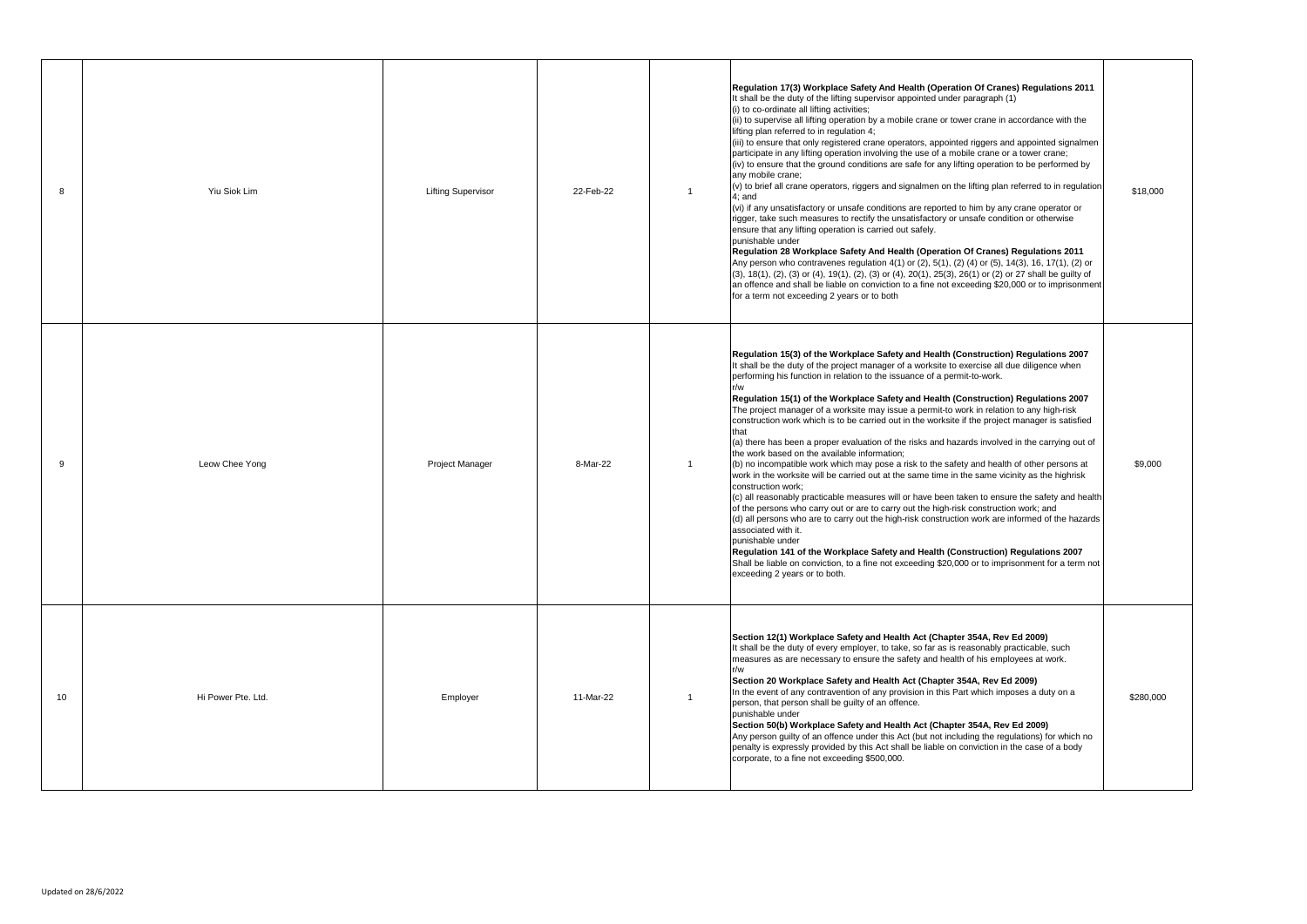| 11 | Chia Lipp Loong                | <b>Project Manager</b>                     | 17-Mar-22 | Regulation 15(3) of the Workplace Safety and Health (Construction) Regulations 2007<br>It shall be the duty of the project manager of a worksite to exercise all due diligence when<br>performing his function in relation to the issuance of a permit-to-work.<br>Regulation 15(1) of the Workplace Safety and Health (Construction) Regulations 2007<br>The project manager of a worksite may issue a permit-to work in relation to any high-risk<br>construction work which is to be carried out in the worksite if the project manager is satisfied<br>that<br>(a) there has been a proper evaluation of the risks and hazards involved in the carrying out of<br>the work based on the available information;<br>(b) no incompatible work which may pose a risk to the safety and health of other persons at<br>work in the worksite will be carried out at the same time in the same vicinity as the highrisk<br>construction work:<br>(c) all reasonably practicable measures will or have been taken to ensure the safety and health<br>of the persons who carry out or are to carry out the high-risk construction work; and<br>$(d)$ all persons who are to carry out the high-risk construction work are informed of the hazards<br>associated with it.<br>punishable under<br>Regulation 141 of the Workplace Safety and Health (Construction) Regulations 2007<br>Shall be liable on conviction, to a fine not exceeding \$20,000 or to imprisonment for a term not<br>exceeding 2 years or to both. | \$9,000                   |
|----|--------------------------------|--------------------------------------------|-----------|-------------------------------------------------------------------------------------------------------------------------------------------------------------------------------------------------------------------------------------------------------------------------------------------------------------------------------------------------------------------------------------------------------------------------------------------------------------------------------------------------------------------------------------------------------------------------------------------------------------------------------------------------------------------------------------------------------------------------------------------------------------------------------------------------------------------------------------------------------------------------------------------------------------------------------------------------------------------------------------------------------------------------------------------------------------------------------------------------------------------------------------------------------------------------------------------------------------------------------------------------------------------------------------------------------------------------------------------------------------------------------------------------------------------------------------------------------------------------------------------------------------------|---------------------------|
| 12 | Ramalingam Sudhakar            | <b>Crane Operator</b>                      | 7-Apr-22  | Section 15(3A) Workplace Safety and Health Act (Chapter 354A, Rev Ed 2009)<br>Any person at work who, without reasonable cause, does any negligent act which endangers<br>the safety or health of himself or others shall be guilty of an offence and shall be liable upon<br>conviction to a fine not exceeding \$30,000 or to imprisonment for a term not exceeding 2 years<br>or to both.                                                                                                                                                                                                                                                                                                                                                                                                                                                                                                                                                                                                                                                                                                                                                                                                                                                                                                                                                                                                                                                                                                                      | 11 weeks'<br>imprisonment |
| 13 | Advanced Specialist Pte. Ltd.  | Principal                                  | 21-Apr-22 | Section 14A(1)(b) Workplace Safety and Health Act (Chapter 354A, Rev Ed 2009)<br>It shall be the duty of every principal to take, so far as is reasonably practicable, such<br>measures as are necessary to ensure that any contractor engaged by the principal on or after<br>the date of commencement of section 5 of the Workplace Safety and Health (Amendment) Act<br>2011 — has taken adequate safety and health measures in respect of any machinery,<br>equipment, plant, article or process used,<br>or to be used, by the contractor or any employee employed by the contractor.<br>r/w<br>Section 20 Workplace Safety and Health Act (Chapter 354A, Rev Ed 2009)<br>In the event of any contravention of any provision in this Part which imposes a duty on a<br>person, that person shall be guilty of an offence.<br>punishable under<br>Section 50(b) Workplace Safety and Health Act (Chapter 354A, Rev Ed 2009)<br>Any person guilty of an offence under this Act (but not including the regulations) for which no<br>penalty is expressly provided by this Act shall be liable on conviction in the case of a body<br>corporate, to a fine not exceeding \$500,000.                                                                                                                                                                                                                                                                                                                              | \$50,000                  |
| 14 | Shahrin Bin Abdul Rahman       | Workplace Safety and Health<br>Coordinator | 4-May-22  | Section 53(h) Workplace Safety and Health Act (Chapter 354A, Rev Ed 2009)<br>If any person wilfully makes a false entry in any record, certificate, notice or document required<br>by, under, or for the purposes of, this Act to be kept, served or sent; he shall be guilty of an<br>offence and shall be liable on conviction to a fine not exceeding \$5,000 or to imprisonment for<br>a term not exceeding 6 months or to both.                                                                                                                                                                                                                                                                                                                                                                                                                                                                                                                                                                                                                                                                                                                                                                                                                                                                                                                                                                                                                                                                              | 13 days'<br>imprisonment  |
| 15 | Muhammad Zulqarnain Bin Boymen | Driver                                     | 11-May-22 | Section 15(3A) Workplace Safety and Health Act (Chapter 354A, Rev Ed 2009)<br>Any person at work who, without reasonable cause, does any negligent act which endangers<br>the safety or health of himself or others shall be guilty of an offence and shall be liable upon<br>conviction to a fine not exceeding \$30,000 or to imprisonment for a term not exceeding 2 years<br>or to both.                                                                                                                                                                                                                                                                                                                                                                                                                                                                                                                                                                                                                                                                                                                                                                                                                                                                                                                                                                                                                                                                                                                      | 20 weeks'<br>imprisonment |